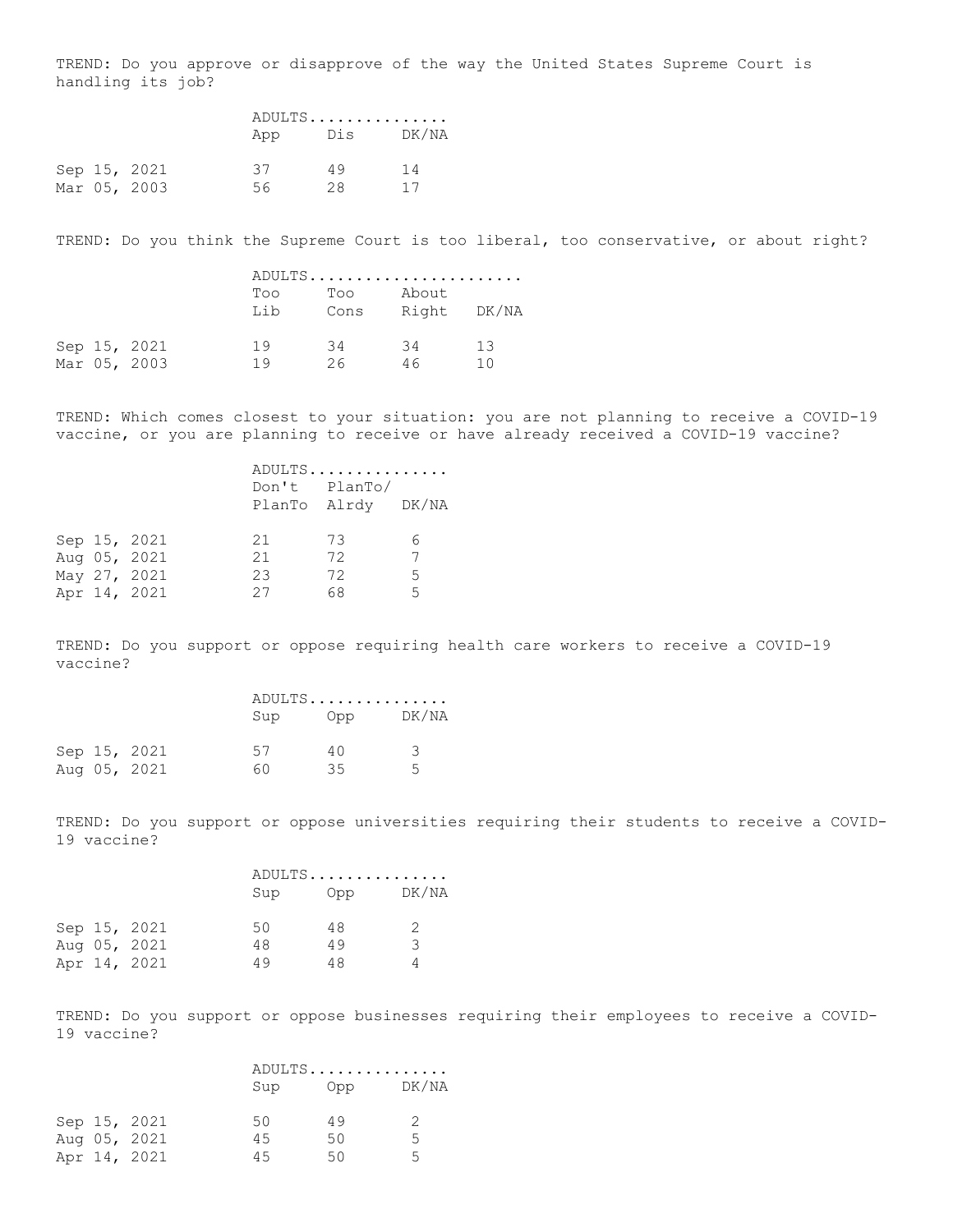TREND: Do you support or oppose airlines requiring proof of a COVID-19 vaccination from their passengers?

|  |              |     | ADULTS |           |  |
|--|--------------|-----|--------|-----------|--|
|  |              | Sup |        | Opp DK/NA |  |
|  | Sep 15, 2021 | 53. | 46.    |           |  |
|  | Aug 05, 2021 | 52  | 45     |           |  |

TREND: Do you support or oppose restaurants requiring proof of a COVID-19 vaccination from their customers?

|  |              |     | ADULTS |       |  |
|--|--------------|-----|--------|-------|--|
|  |              | Sup | Opp    | DK/NA |  |
|  | Sep 15, 2021 | 42  | 57     |       |  |
|  | Aug 05, 2021 | 37  | 59     |       |  |

TREND: Do you support or oppose large sports and entertainment events requiring proof of a COVID-19 vaccination from those who want to attend?

|  |              |    | ADULTS |              |  |
|--|--------------|----|--------|--------------|--|
|  |              |    | Sup    | DK/NA<br>Opp |  |
|  | Sep 15, 2021 | 50 | 48     | 2            |  |
|  | Aug 05, 2021 | 49 | 47     |              |  |

TREND: Do you think that climate change is an emergency, or not?

|  |              |     | ADULTS                                                                                                                                                                                                                          |       |  |
|--|--------------|-----|---------------------------------------------------------------------------------------------------------------------------------------------------------------------------------------------------------------------------------|-------|--|
|  |              | Yes | Noted the North State of the North State of the North State of the North State of the North State of the North State of the North State of the North State of the North State of the North State of the North State of the Nort | DK/NA |  |
|  | Sep 15, 2021 | 57  | 39                                                                                                                                                                                                                              | 4     |  |
|  | Aug 05, 2021 | 61. | 36.                                                                                                                                                                                                                             | ₹     |  |

TREND: Do you think that the extreme weather events in the United States over the past few years are related to climate change, or don't you think so?

|  |                              | Yes/<br>Related No |          | ADULTS | DK/NA |  |
|--|------------------------------|--------------------|----------|--------|-------|--|
|  | Sep 15, 2021<br>Aug 05, 2021 | 61<br>61           | 33<br>35 |        |       |  |

TREND: Are you worried that you or someone in your family might be affected by an extreme weather event, or is that not something you're worried about?

|  |              | Yes/       |    | ADULTS |
|--|--------------|------------|----|--------|
|  |              |            |    |        |
|  |              | Worried No |    | DK/NA  |
|  |              |            |    |        |
|  | Sep 15, 2021 | 43         | 56 |        |
|  | Aug 05, 2021 | 46         | 54 |        |